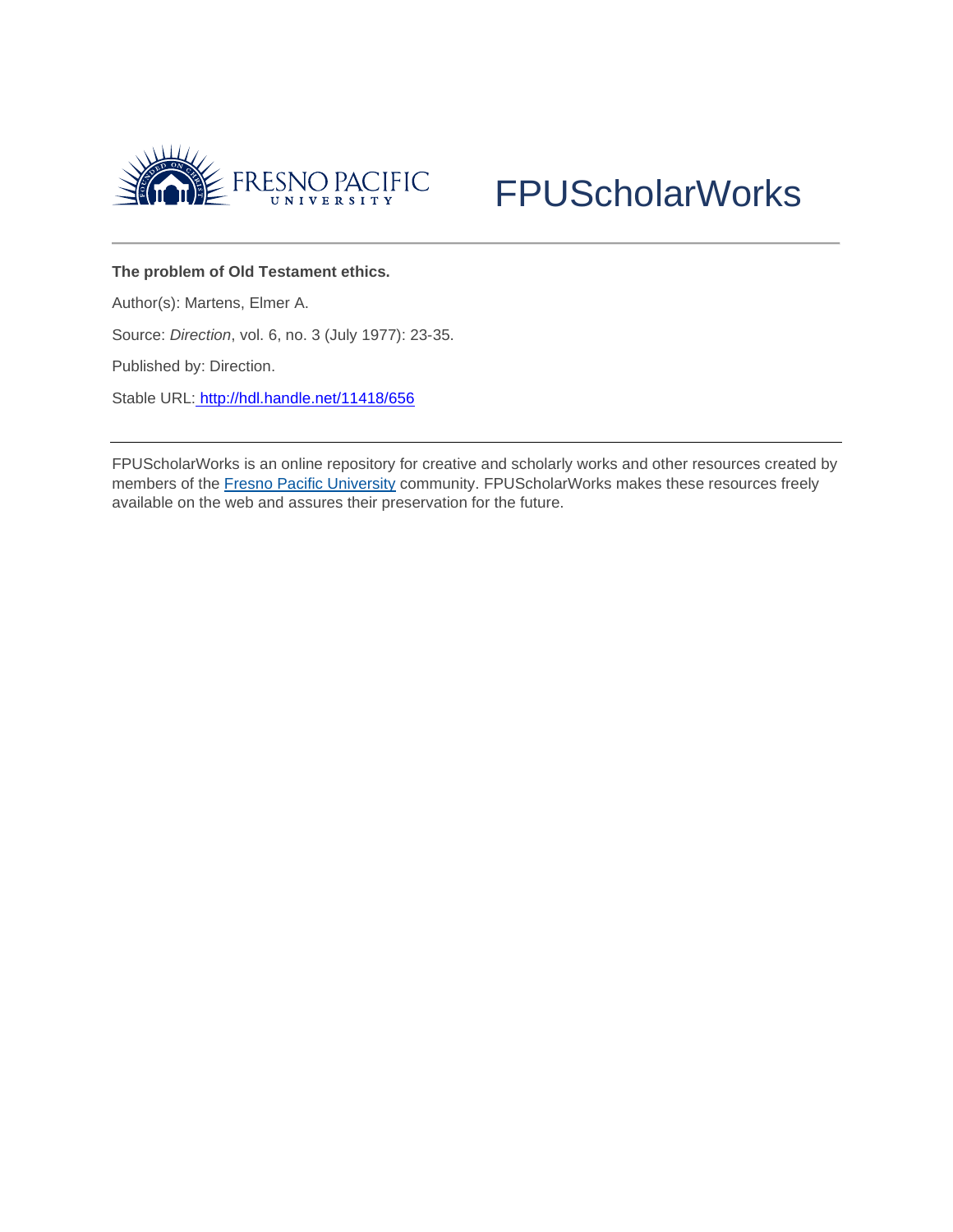# **THE PROBLEM OF OLD TESTAMENT ETHICS**

**Elmer A. Martens\*** 

**The discipline of ethics deals with questions such as the following: what ought I to do? why should I do what I ought to do? what is meant by "good"? Ethics for the Christian is more than decision making. One must also ask, "Who is the good person?"** 

**The millstone-like character of Old Testament (OT) ethics meets us at almost every turn. Certainly the task of establishing ethical** *norms* **is made most problematic by OT material and therefore deserves major attention. But the** *descriptive* **task of ethics is also challenged by the nature of ethical material in the OT. The identification of some issues in these two tasks will make a fitting, though extended, introduction to the main problem of OT ethics, which is, "How can the Christian appropriate the ethics of OT Scripture?"** 

## **PROBLEMS OF OT ETHICAL MATERIAL FOR THE DESCRIPTIVE TASK**

**In approaching a body of ethical material it would be in order as a first step to describe it. But to describe OT ethical material accurately is already an exceedingly difficult assignment.** 

#### *Establishing a Theological Context*

**In what context is the ethical material to be viewed? In contrast to philosophical ethics, which is secular and anthropocentric, biblical ethics is theocentric. For Israel, morality was never considered apart from religion. Yet what aspects of her religion are accurate vantage points for a survey of her ethics?** 

**To begin with, the context for ethics in the OT is** *redemption.* **The ten commandments are prefixed, perhaps in keeping with the Ancient** 

**\*Dr. Martens is Professor of Old Testament and President-Elect of Mennonite Brethren Biblical Seminary, Fresno, California.**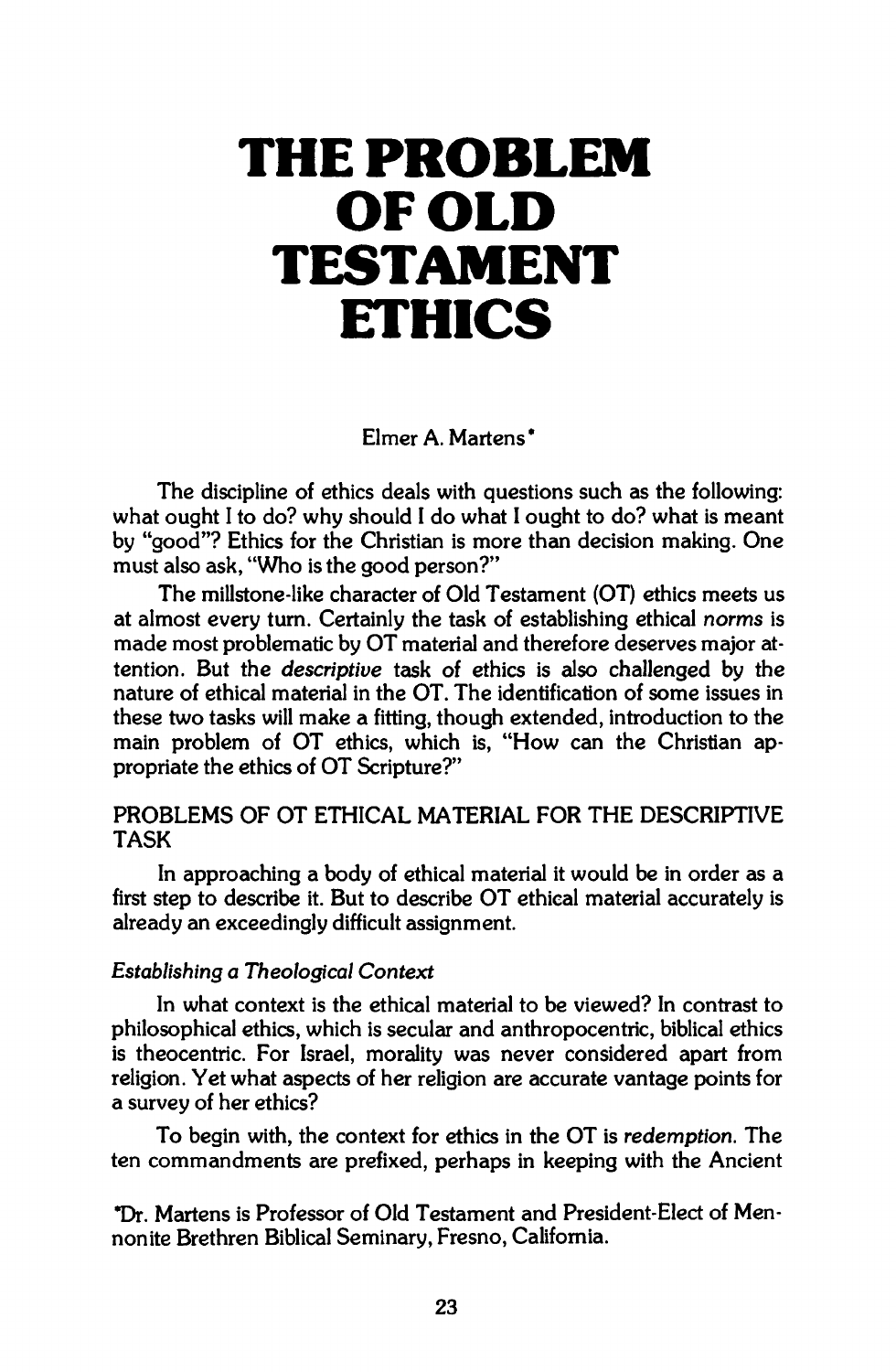**Near East Treaty form, with an historical prologue, namely: "I am the Lord your God who brought you out of the land of Egypt, out of the house of slavery" (Ex. 20:2). The commandments must be understood as coming from the Redeemer God who brought about the exodus. Israel's salvation is reality. Obedience to the commandments is a response to redemption.** 

**Moreover, ethics is situated theologically in the** *covenant* **The Redeemer-God declared: "I will be your God, and you shall be my people" (Ex. 6:7). This covenant formula, and indeed the entire covenant relationship, is sub-structure for ethical discussion in the OT. The covenant formula presents a demand: you shall be my people. It also offers a promise: I will be your God. As Eichrodt so beautifully states: "The God who demands is also the God who gives."<sup>1</sup>**

**The covenantal relationship is to be characterized by** *holiness* **and**  *righteousness.* **Holiness may be thought of as having two sides. First, it expresses the otherness of God and touches on the numinous nature of God. Ritual and cultic laws correspond to this aspect (cf. the so-called cultic decalogue of Ex. 34:10-26). Secondly, holiness expresses the righteousness and moral character of God. The ethical laws of the decalogue correspond to this aspect.<sup>2</sup> Righteousness (Hebrew, secf***ekah)* **was defined, especially by evangelicals of an earlier period, as "conformity to a right standard."<sup>3</sup> But righteousness has more recently been explained in keeping with the covenantal aspect of Israelite religion. Muilenberg says that "to be righteous is to fulfill the demands of relationship."<sup>4</sup>**

**Ethical demands are related to a person — God. Deviant behavior on the part of God's people is met by pathos appropriate to a fractured personal relationship. "How can I give you up, 0 Ephraim!... My heart recoils within me, my compassion grows warm and tender" (Hosea 11:8-9). Man's unethical behavior touches the emotions of a redeeming and covenantal God. "What is commanded is not obedience to laws but to God himself — willing and glad obedience, based on understanding and inward assent."<sup>5</sup> Sydney Cave also calls attention to the personal dimension: "Books which seek to systematize The Teaching of Jesus' can, we find, be read without discomfort. But to hear the words of Jesus in the gospels drives us to penitence, shame and hope."<sup>6</sup> And if in our finiteness we have need to resort to systematization we do well to keep in mind Luther's observation: "He who studies** *mandata Dei* **(the commandments of God) will not be moved: but he who hears** *Deum mandatem* **(God commanding) how can he fail to be terrified?"** 

#### *Formulating Biblical Ethical Motivations*

**The descriptive phase should give attention to motivation and sanctions. What reasons are urged for pursuing the good and doing**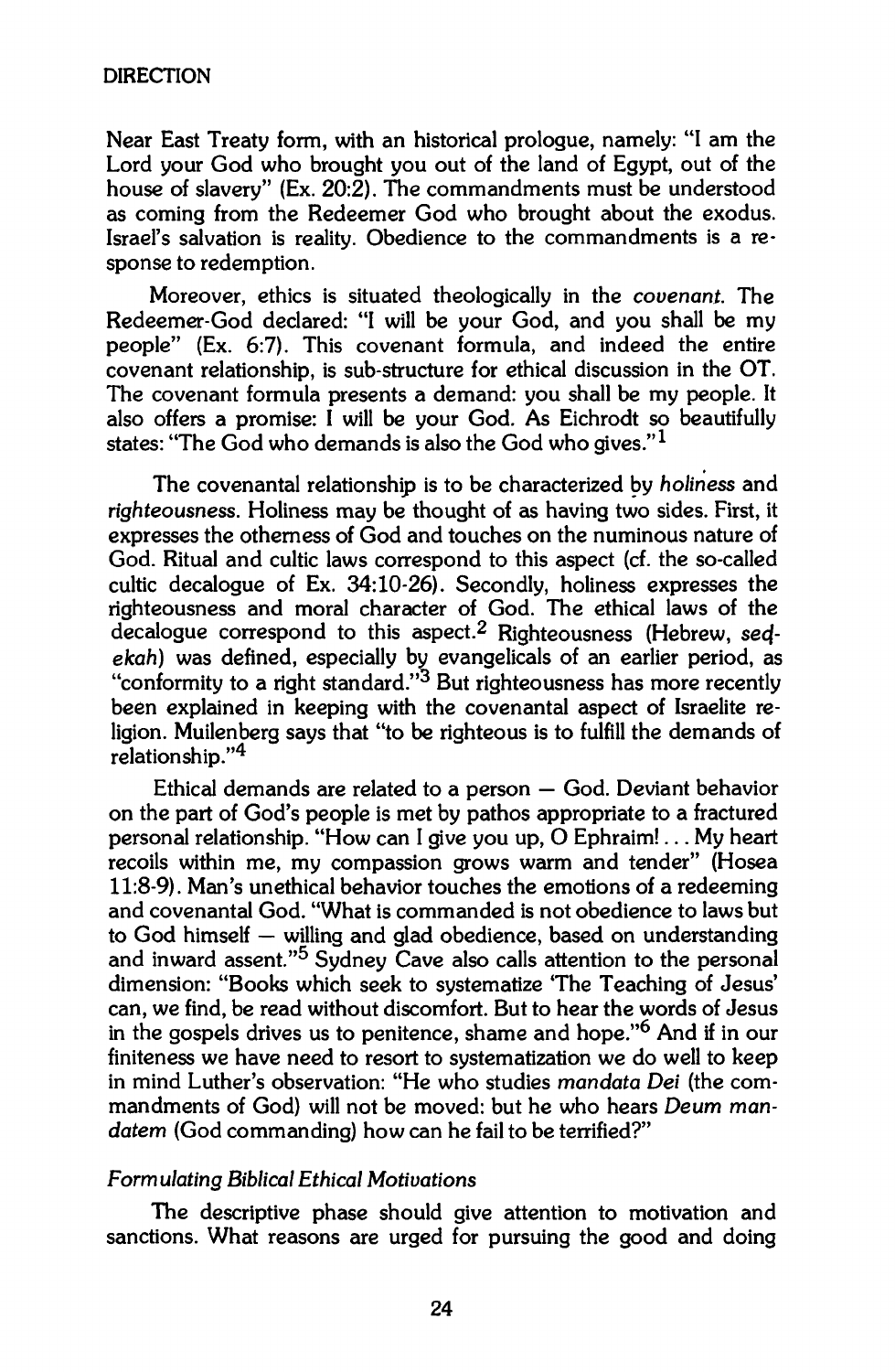**the right? One might cite the blessings of God (cf. Deut. 28). Or is it threat and even curses which motivate men to do the good (Deut. 27)? What is one to make of the grounding of so many commands by the concluding statement "I am Yahweh" (eg. Lev. 19:16-18)?** 

**Sometimes the reasons are given in existential terms: "And you shall not take a bribe, for a bribe blinds the clear-sighted and subverts the cause of the just" (Ex. 23:8). Or the reason for action is historically grounded: "And you shall not wrong a stranger or oppress him, for you were strangers in the land of Egypt" (Ex. 22:21). Or the demand is grounded in the will of God: "You shall have a full and just weight... You shall not have in your home differing measures, a large and a small... For everyone who does these things, everyone who acts unjustly, is an abomination to the Lord your God" (Deut. 25:15,14,16). "But the Holy One of Israel is also the God who loves truth, justice, and righteousness, who cares for man, who upholds and protects the poor and helpless. Here is the mainspring of what might be called Old Testament ethics."<sup>7</sup> Clearly, since viewpoints vary, an essay could be devoted solely to investigation of motivations and sanctions.** 

## **PROBLEMS IN THE CRITICAL TASK OF OLD TESTAMENT ETHICS**

**Once the ethical nature of OT material has been determined and described, there follows an evaluative task. Such a task is not to be understood as setting human wisdom above divine revelation as though human beings were in a position to improve God's word. But assessments of OT ethical positions are necessary in order that its claims and directions become more intelligible. Assessment standpoints could conceivably be those of an historian, specialist in Ancient Near East studies, or a New Testament Christian. A few assessment statements will show the complexity of this phase of the task.** 

#### *OT Ethics Are Deontological Rather than Teleological*

**Ethicists frequently wrestle with the basis for proper action. Why should one behave in a certain way? A great variety of answers have emerged in response to the question. Some hold that decision in ethics should be determined pragmatically by noting the effect which a certain course of action would have. One asks whether the proposed action brings the greatest good to the greatest number. Such teleological considerations are not part of OT discussion. The OT leaves the impression that a prescribed conduct is imperative because it is intrinsically right. Certain actions are required because they are one's due and not because of calculated results.** 

**If one asks further why it is right to do or not to do a given thing, the**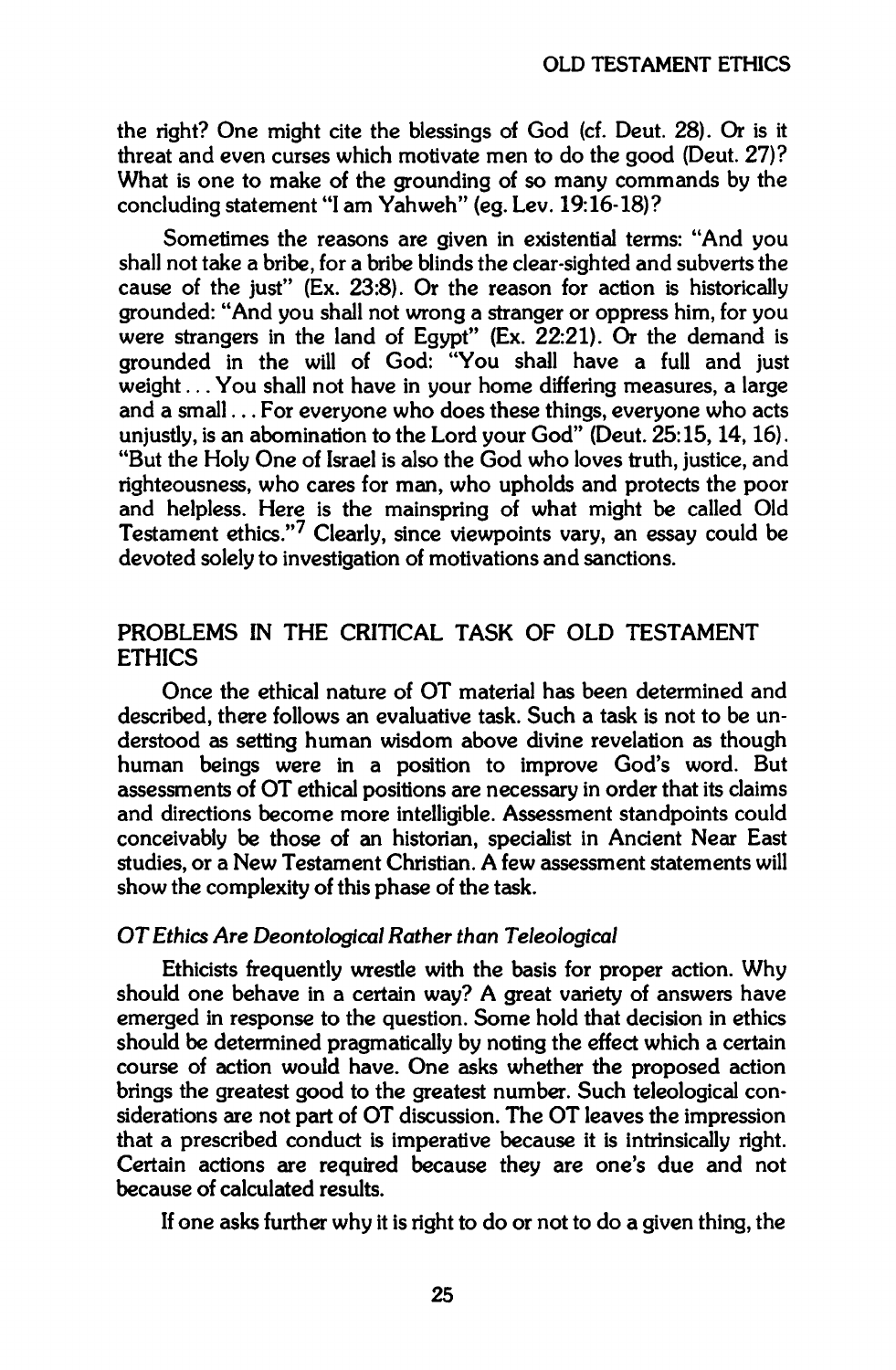**answer lies in the will of a personal God. Thus instructions on sexual behavior are prefaced with: "I am the Lord your God" (Lev. 18:2). The**  will of God is distinguished, for instance, from what is culturally ap**propriate in Egypt or Canaan (Lev. 18:3).** 

## *Morality Questions Are Ones of Being / Doing*

**Usually the ethical question is posed by saying: "What shall a man do?" But from the OT standpoint one must ask, "What kind of a man ought one to be?" Just as the sacrifices were not efficacious apart from a submissive and pious spirit, so external actions are not ethical per se. Micah called for ethical conduct but pointed to character rather than to a check list of rules (Micah 6:8).** 

**The importance of the interior disposition is evident from the statement: "You shall not hate your brother in your heart... or bear any grudge" (Lev. 19:17ff). Worship is acceptable from one who has "clean hands and a pure heart" (Ps. 24:4,15:1). The ethical focus cannot be on decision-making and action alone. "The Bible resolutely tells us that what we do is dependent on who we are called to be ... If the Bible is to be a resource for the moral life we must give up an excessive focus on the ethics of doing."<sup>8</sup>**

**Such an understanding might diffuse the anxiety Christians have with rules. There are directions in the Scriptures ... many of them. But they are to be assessed as the expression of the quality of a man, not as an inexorable set of laws by which men regiment their lives. True moral action is more than external conformity to regulations. Love of God and love of neighbor, both OT commandments, apply to the interior disposition of a man. Marshall is correct: "These two commands are as little 'legal' as it is possible for them to be."<sup>9</sup>**

## *The Ethical Regulations Are Neither Comprehensive Nor Logically Consistent*

**Even though ethical prescriptions touch many areas, they do not cover all possibilities, not even for society of that day. To select one area, that of sex, one reads that a man was not to encroach upon his neighbor's marriage. But he could have concubines, and polygamy remained an option. Intercourse with prostitutes seems not to have been strictly proscribed (Gen. 38:21). Standards for sexual behavior did not cover every emergency. If the OT regulations are set over against the modern ethîcal agenda, then the lack of comprehensiveness is even more apparent. What has the OT, or even the NT, to say to the ethics of industry, genetic experimentation, organ transplants, population control? The inadequacy of regulations for every contingency is serious only if one's ethical theory calls for such an encompassing set of rules. But the latter is not the OT understanding. Love of God and love of neighbor are**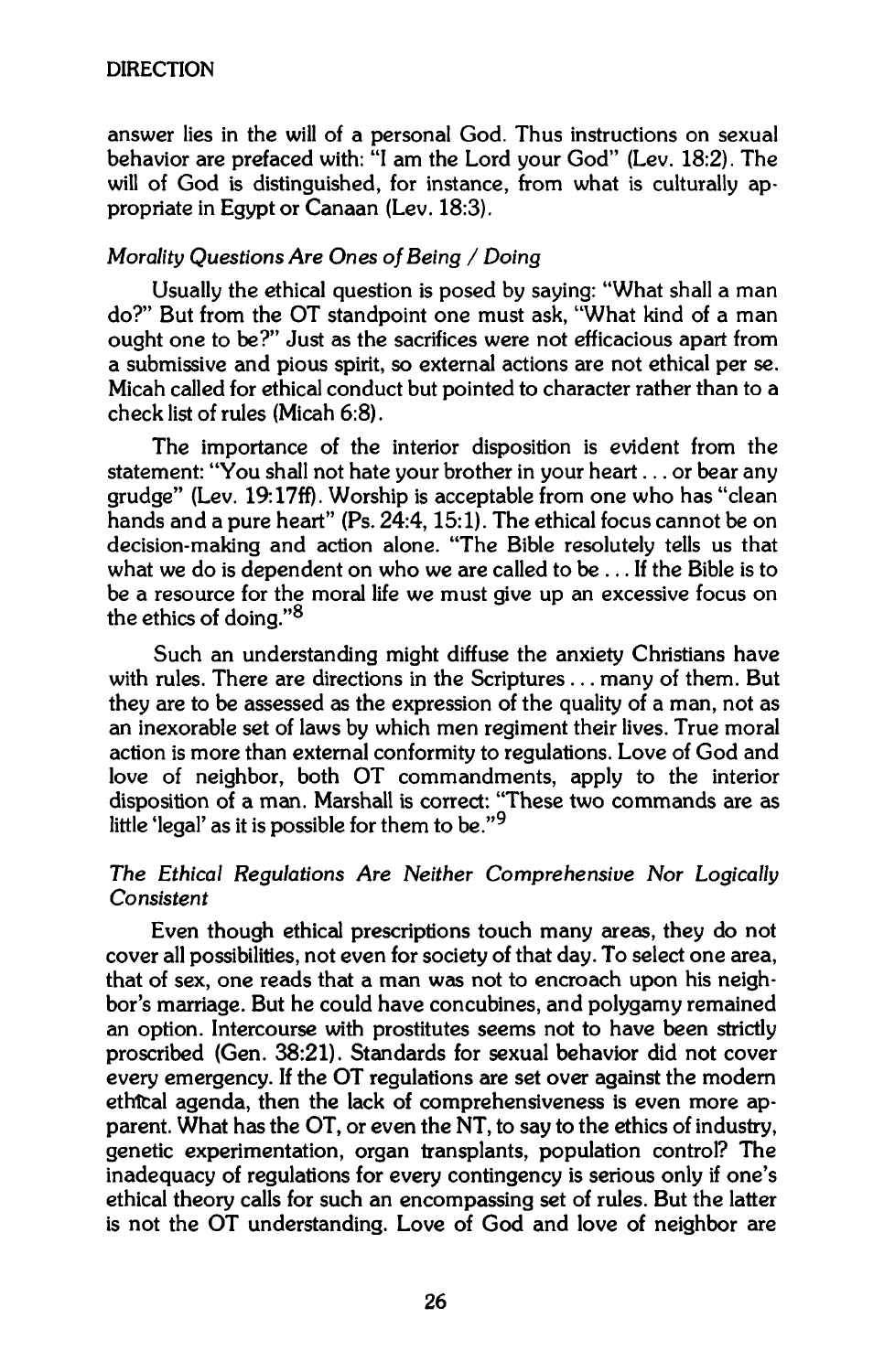**basic. Behavioral details need not be exhaustive.** 

**More troublesome at first encounter is the inconsistency between prescription and practice. Lying is wrong. But it is a proper weapon, apparently, if the person is a foreigner (Gen. 12:13, 20:2, 26:7, Ex. 1:19). God is pictured as approving the fibbing of the mid-wives (Ex. 1:15-22, cf. Jer. 38:24ff). In the case of Samuel and Saul, God "manufactures" a reason in order that Samuel need not state the real reason (I Sam. 16:1- 2). Theft can be justified (Ex. 3:22, 11:2, 12:35ff). One may be troubled that God should require such questionable conduct or that He does not always prosecute the guilty. The inconsistencies mean, as a minimum, that in ethical questions one cannot think of absolutes without allowing for exceptions.** 

#### *Israelite Ethics Differs from Ancient Near East Ethics*

**It is appropriate to compare Hebrew ethics with their ancient near east counterparts. OT ethical regulations represent a greater concern for the person than do other codes, for higher value is placed on human life. In Babylonian Law the death penalty was used for offences against property; not so in Israel.<sup>10</sup> The slave, elsewhere treated as a thing, is given protection in Israel against abuse (Ex. 21:20, 26f). In Assyria gross brutality such as cutting off of hands, cropping of nose or ears prevailed. Not so in Israel. In the Hammurabi code there was a class distinction in the administration of penalties. In Israel the isolated alien is of equal standing with an Israelite; and kings, such as David and Ahab, are not above the law. On the other hand, in Babylon the wife had rights of which Israelite law knows nothing. Eichrodt explains this to say that where the family breaks down, more legislation for the individual is necessary.<sup>11</sup> However the dignity of the woman is affirmed in the OT.<sup>12</sup>**

**Motivations for observing regulations are given in the OT. Frequently these revolve around the nature of YHWH. But motivations, especially those arising out of historical or Theological considerations, are "completely absent from the other Near Eastern compilations."<sup>1</sup> ^ Another difference: "None of the legal codes of the ancient world outside the Bible contains laws proscribing lending on interest."<sup>14</sup> Of course there are also points of similarity between OT and the literature of the ancient near east.<sup>15</sup>**

## **E.** *The Ethics of the OT Compares Favorably with That of the New Testament*

**An analysis of the development of ethics is difficult. Those who hold the teaching in Deuteronomy to date from the eighth century, for instance, sketch ethical development differently than those who regard the Pentateuch as deriving from the Mosaic period.<sup>16</sup> For the moment it is sufficient to point to the high level of ethics found in the OT as illustrated in the decalogue or in Job 31. The list of ethical concerns in**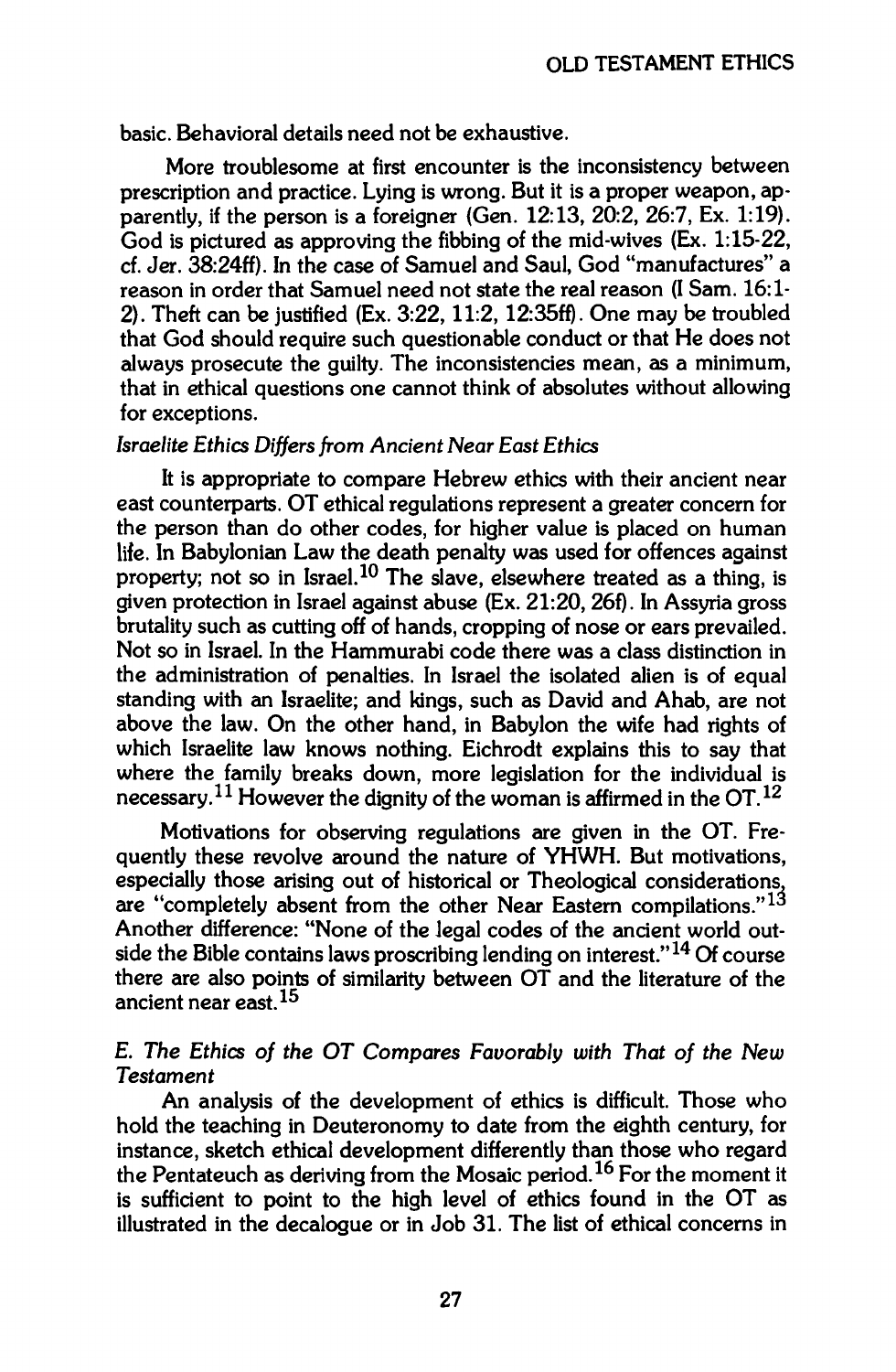**Job shows that OT ethical standards are comparable to those of the NT. Fohrer identifies twelve items: lasciviousness (vv. 1-4), falsehood (vv. 5- 8), covetousness (vv. 5-8), adultery (vv. 9-12), disregard for the right of servants (vv. 13-15), hard-heartedness against the poor (vv. 16-23), trust in riches (vv. 24-28), superstition (vv. 24-28), hatred of enemies**  (vv. 29-32), inhospitality (vv. 29-32), hypocrisy (vv. 33-34), exploitation **ofland(vv.38-40a).<sup>17</sup>**

**In performing the descriptive task the researcher is intent on approaching and recasting the material in a fashion that will be true to the OT itself. In engaging in the evaluative or critical task, the researcher steps outside the OT in order to take advantage of new angles of vision. Both these tasks are not without problems. Both lead forward, however, to a definition of the way in which OT ethics are normative today. And that raises still more problems.** 

## **PROBLEMS IN DETERMINING THE NORMATIVE NATURE OF OT ETHICS**

**In what way is the OT ethic binding on me as a Christian? How do we appropriate the Bible to help us in character formation and especially in decision-making? An appeal to biblical authority does not resolve difficulties; for one still asks, how is the Bible going to be used? Does every ethical injunction in the OT apply to me as a Christian? Do some of these apply? Which ones? How do I decide?** 

**In keeping with the topic of the paper, problem areas in the interpretive task will be enumerated. Identification of the agenda is a necessary step toward a solution. Preferred options, even if not answers, will be suggested.** 

#### *Is the Bible Intended to Serve As a Code Book?*

**One way of reading the Bible is to regard it as a catalogue of ethical injunctions. The method at its crassest is to resort to the Bible in prooftext fashion. Thus, if the Biblical command is that women not wear men's clothing (Deut. 22:5), then it follows that a woman refrain from wearing slacks. Such a method of reading the Bible is nearly impossible. Certain regulations will be ignored or subjected to casuistry, as, for example: "If there is anyone who curses his father or his mother, he shall surely be put to death" (Deut. 20:9). One can agree to some extent with Sleeper, who says, "Attempts to find 'the biblical answer' by an ap**peal to proof texts is simply wrong because the Bible did not anticipate **many contemporary issues, because there is development within the Bible itself, and because the biblical solutions are historically conditioned."<sup>18</sup> Moreover, ethics is not conceived as mechanistic but relational. A relational base for ethics implies something other than prescript!ves for behavior, recipe fashion.**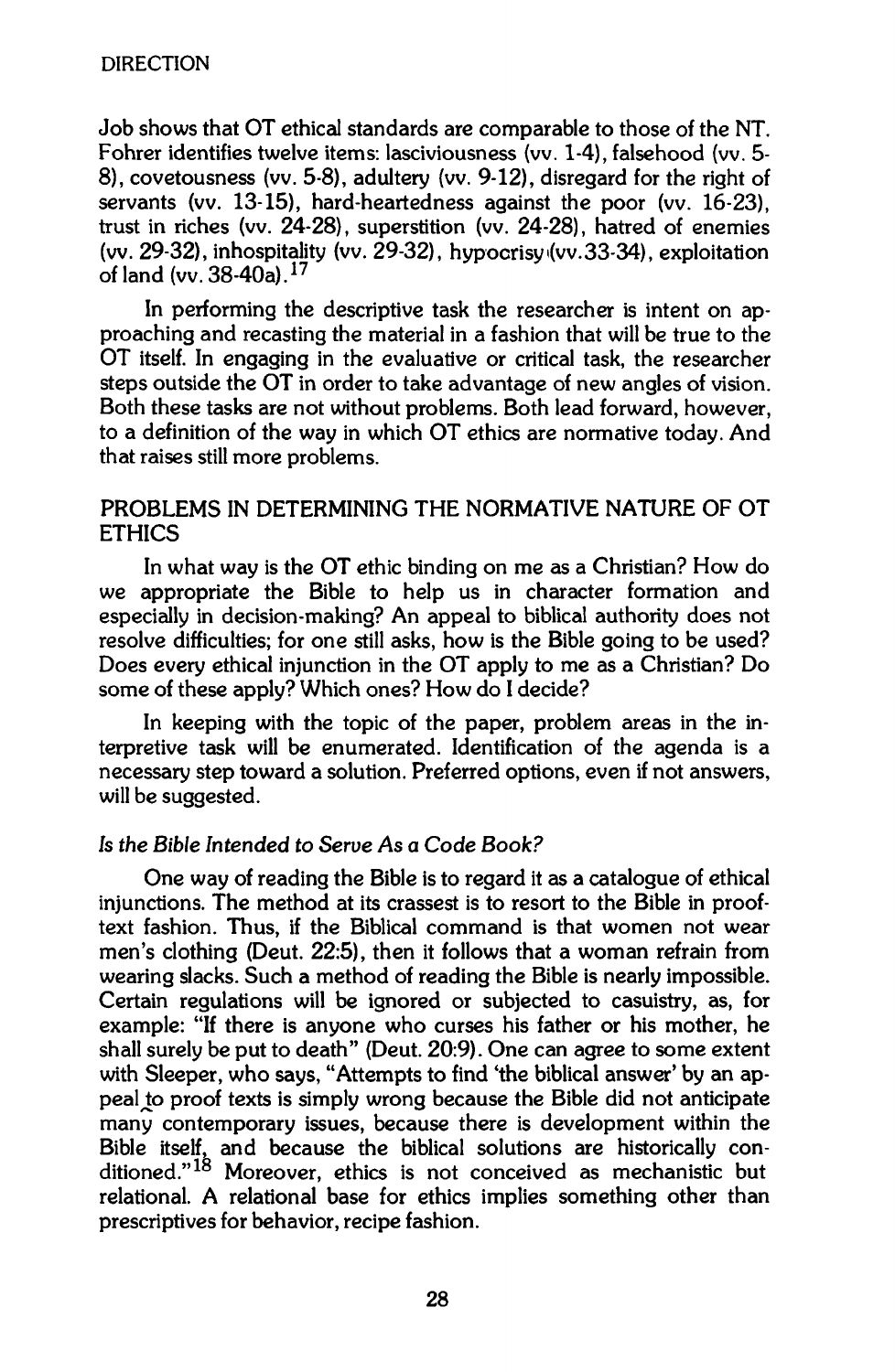**Has the Bible then no currently applicable ethical prescriptions? While the Bible establishes the relational base (love of God and love of man), it specifies to a considerable degree what this relationship involves concretely. It means that one is not to take advantage of another: "You shall not oppress your neighbor..." (Lev. 19:13). Stealing is prohibited (Lev. 19:11) as is coveting the neighbor's wife (Ex. 20:17). We affirm that the Bible carries prescriptions that are normative, but that is not to conclude it is an ethical rule book.** 

#### *Is Ethical Source Material in the OT Limited to Prescriptions?*

**Is it propositions alone that provide ethical guidance? Can there be ethical norms derived from biblical models? For example, if the Bible is understood prescriptively as calling for capital punishment, must one take into account, when formulating a position on the matter, instances in which capital punishment was warranted but was withheld (I Sam. 11:12-13)? Jesus made use of the OT to answer ethical questions. As to Sabbath keeping, Jesus referred to David and his companion (Matt. 12:1-8, cf. I Sam. 21:1-6).** 

**Apart from practices there are also ideals. The year of Jubilee represented a set of regulations which some scholars feel were never implemented and in any case would have been economically unfeasible. Whether as practice or ideal, the concern about care for the land is a subject to which the Bible speaks (Lev. 25, Job 31:38-40a). The intent cannot be misunderstood even if there is difficulty in determining the applicability in the twentieth century.** 

**Some Bible readers have inclined to emphasize the rules. Others focus on precedents but hold them up as illustrations and not as binding. "The Bible does not prescribe rules or preach ideals so much as it provides pictures of decision and actions that are faithful to the way God relates to us."<sup>19</sup> Other scholars are more comfortable in pointing to ideals such as love and justice as keys to Christian ethical behavior. Normative ethics for the Christian, based on the Bible, will need to give attention not only to statements of principle but also to precedent and to ideals.** 

#### *How Is One to Deal with the Historically Conditioned Materials?*

**Even if one is open to ethical instruction from a variety of quarters, such as prescriptions, precedents, and ideals, how is one to handle the fact that these are all given in a historical time context and in a definite culture? Are we to free slaves after six years (Ex. 21:2)? Does cultural distance invalidate earlier prescriptions? If a prescription is to be appropriated, what canons or rules apply? Does one look for an equivalent or an analagous current situation? And if so, what modifications are to be introduced?**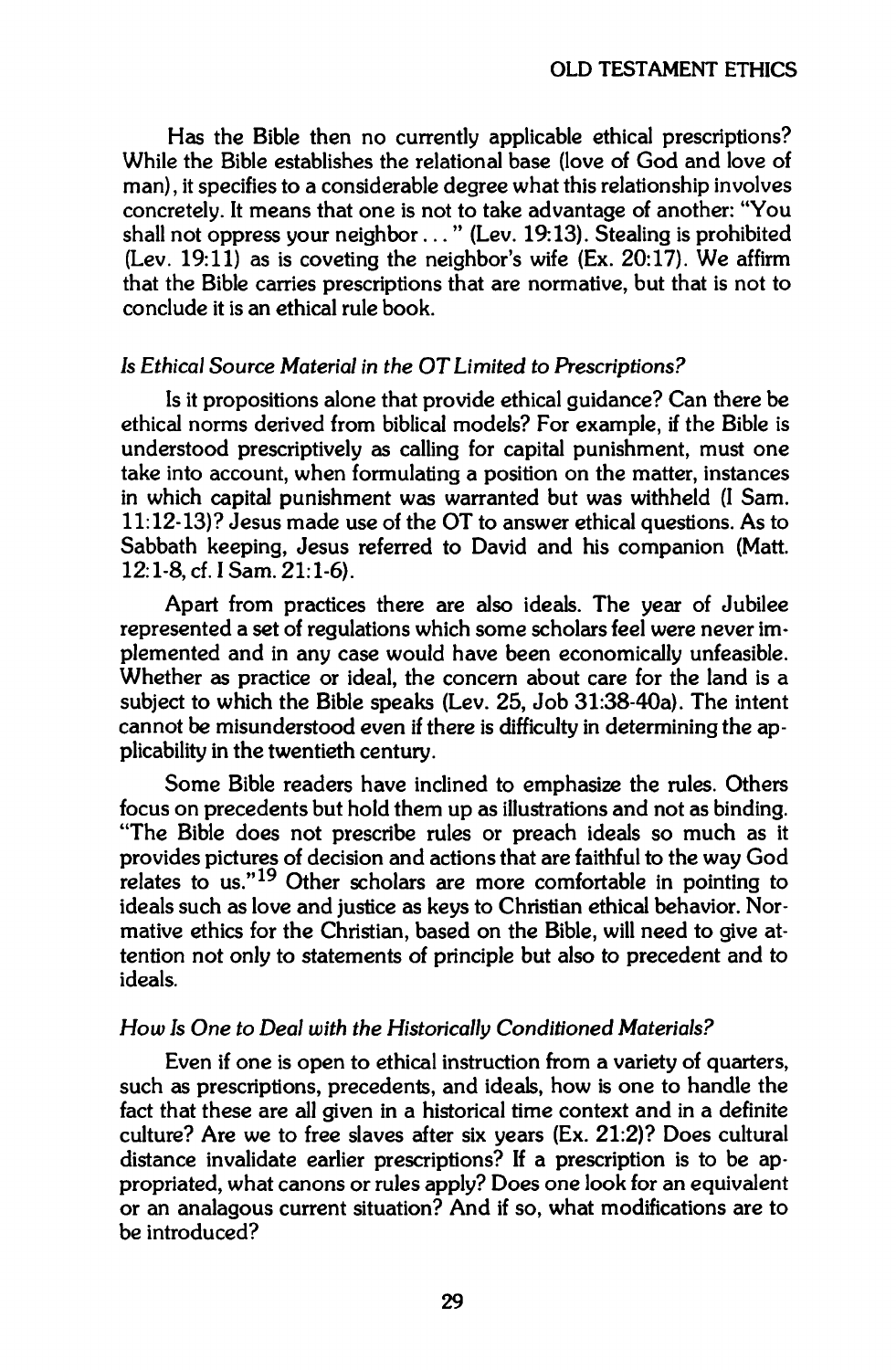**Pertinent observations may launch discussion. First, within the Bible there is not one homogenous culture but many. Marriage to foreign wives following the exile affords an illustration of adaptation by a later society of principles and precedents from an earlier time period. The post-exile reformers referred to the Mosaic law (Ezra 10:3, cf. Deut. 7:3) and the negative example of Solomon (Neh. 13:26-27) as a basis for the radical action of putting away foreign wives.** 

**Secondly, while it is true that some directives are obviously culturerestricted and totally so (e.g. levirate marriage, Deut. 25:5-9), other prescriptions are not so easily dismissed (e.g. prohibition of adultery, Ex. 20:14). It is helpful in problematic cases, such as war in the OT, to examine the intention of the passage. An appreciation for the corporateness of people as a concept of the Middle East is partially helpful in overcoming the difficulty. An awareness of "peace texts" brings balance. The commands for war were for wars unlike those waged today or even in later Israelite times. In "holy war" God brought victory despite small numbers and inadequate weapons. The point or intention of these reports is to make the case for faith in God. John H. Yoder writes that in later centuries the pious reader of the narratives of conquest will have been struck most by the general promise according to which, if Israel would believe and obey, the occupants of the land would be driven out. "To 'believe' meant, most specifically and concretely in the cultural context of Israel's birth as a nation, to trust God for their survival as a people."<sup>2</sup> ^ Faith is not an arm chair experience but a risk in which the stakes are nothing less than life itself. There is not blanket approval for every war (cf. Kadesh Barnea). But in accounts of "holy" or divine war victory as the gift of God in response to faith is at the heart of the message. One may make contact with the NT by seeing the Christian life as "a** *fulfillment* **of those holy-war provisions, a fulfillment dramatically transformed by the cross and all that it proclaims about God's mode of**  working in the world . . . . "<sup>21</sup>

**Thirdly, the historically conditioned nature of the ethical demands need not be a large embarrassment if one keeps in mind a philosophical observation. Particularity is but a specific within the "universal." Not every injunction in the particular Hebrew culture will be universalizable. But certain actions and prescriptions are paradigms for men to follow and are universal. Our very understanding of paradigm suggests something universal. Don O'Donovan writes:** 

**For if a particular and specified command is to be a paradigm for the application of a highly generalized universal principle, there must be a middle term, a specific universal which will derive from the general principle and justify the particular. You cannot move from "Love your neighbor" to "Polly put the kettle on" without adding under your**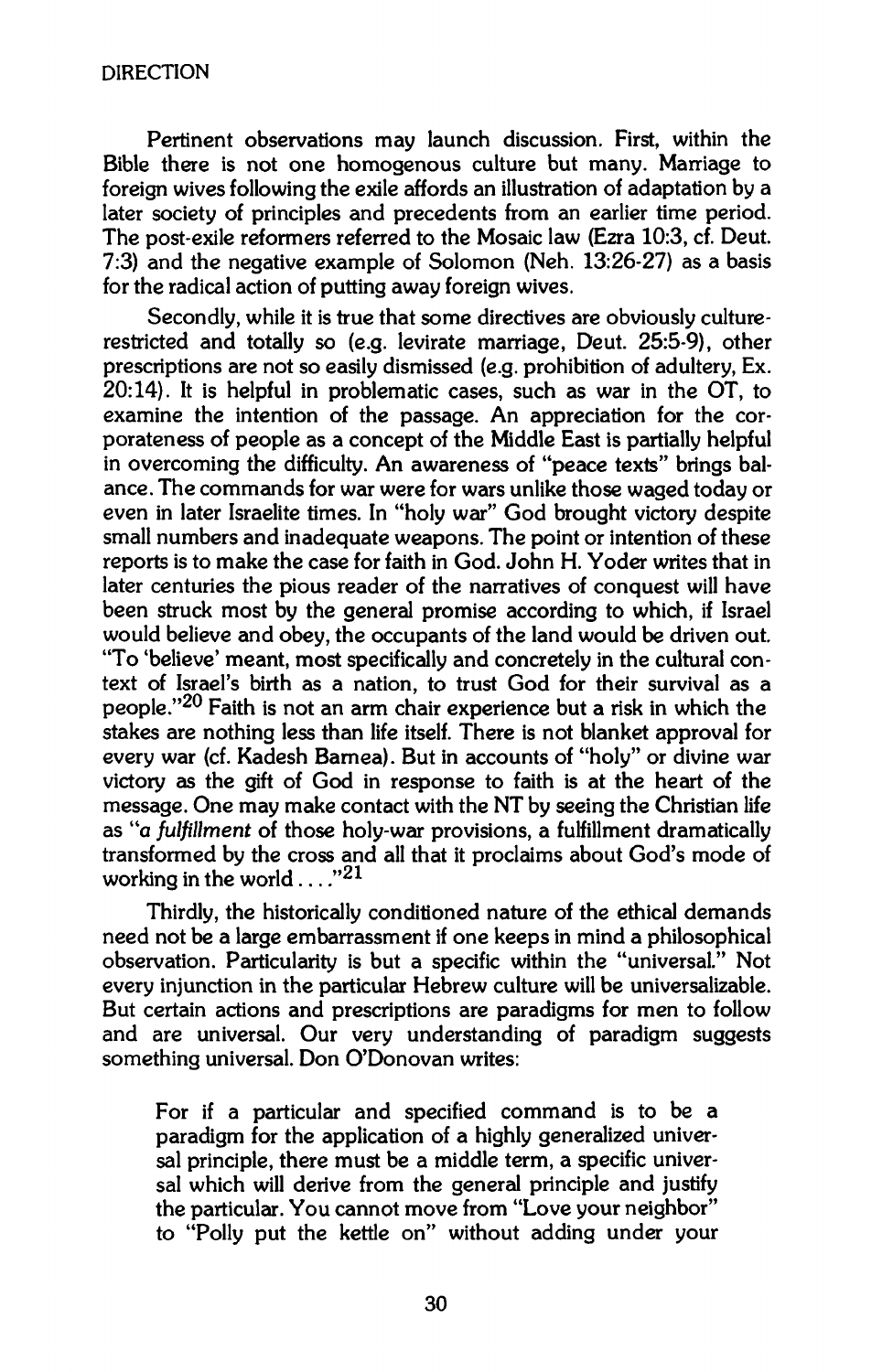**breath that in such and such circumstances putting on the kettle is a loving thing to do.<sup>22</sup>**

**In one sense it is the genius of the OT to present morality in a given time and place. Expressions of moral principles will vary according to culture. We need not carry the cultural baggage into our day, but we are not exempt from the principle.<sup>23</sup>**

#### *What Bearing Has Jesus Christ on OT Ethics?*

**A vexing question with which any Christian needs to come to terms is the way in which Jesus Christ affects our understanding of ethical norms. One position in its extreme form would claim that with Christ all prescriptiveness, characteristic especially of the OT, is to be abandoned. Now grace has come. The law can be jettisoned. The retort to that can be immediate. Grace is not the opposite of law. Grace and ethical demand exist side by side. The NT is not exclusively a message of grace, just as the OT is not exclusively a message of law.** 

**It has been argued that Jesus stands in judgment over the OT. At its extreme is the claim that he reverses OT ethics. If the OT commanded war, the NT commands love instead of hate. The OT does not disapprove of polygamy; Jesus holds to monogamy. Christ turned OT ethics on its head. In partial response we say with Murray that "polygamy and divorce ... were permitted or tolerated under the Old Testament... but that they were nevertheless not legitimated."<sup>24</sup> It is a case of forbearance, not approval. Often in the name of progressive revelation it is held that some of the old must be discarded and that Christ introduced new ethical values — an argument to be answered later.** 

**A third alternative is to claim that Jesus Christ left the ethical system of the OT intact, but brought significant emphases and dimensions. Jesus stressed the importance of the "interior" character of ethics, already found in the OT (cf. Job 31:1,9,11, Matt. 5:28). He drew on OT practice to make his point about the sabbath (Matt. 12:1-8). A Jewish scholar states: "Throughout the gospels there is not one item of ethical teaching which cannot be parallelled either in the OT, the Apocrypha or in the Talmudic and Midrashi literature of the period near to the time of Jesus."<sup>25</sup> One can even examine the OT roots of love to one's enemy (cf. Prov. 20:22, 25:21, Jer. 29:7). A Protestant scholar states, "Essentially ... what Jesus taught was the ethics of the Old Testament, with some shift of emphasis but with no change of substance."<sup>26</sup>**

**Yet, while recognizing the continuity of Old and New Testament ethics, it must not be thought that Christ's life and death was inconsequential for ethics. For one, he reaffirmed in unmistakable and authoritative terms that persons are to be valued over things and ritual observances. He took the law further and so filled it full. For example, not only must his followers forego vengeance, they must be ready to**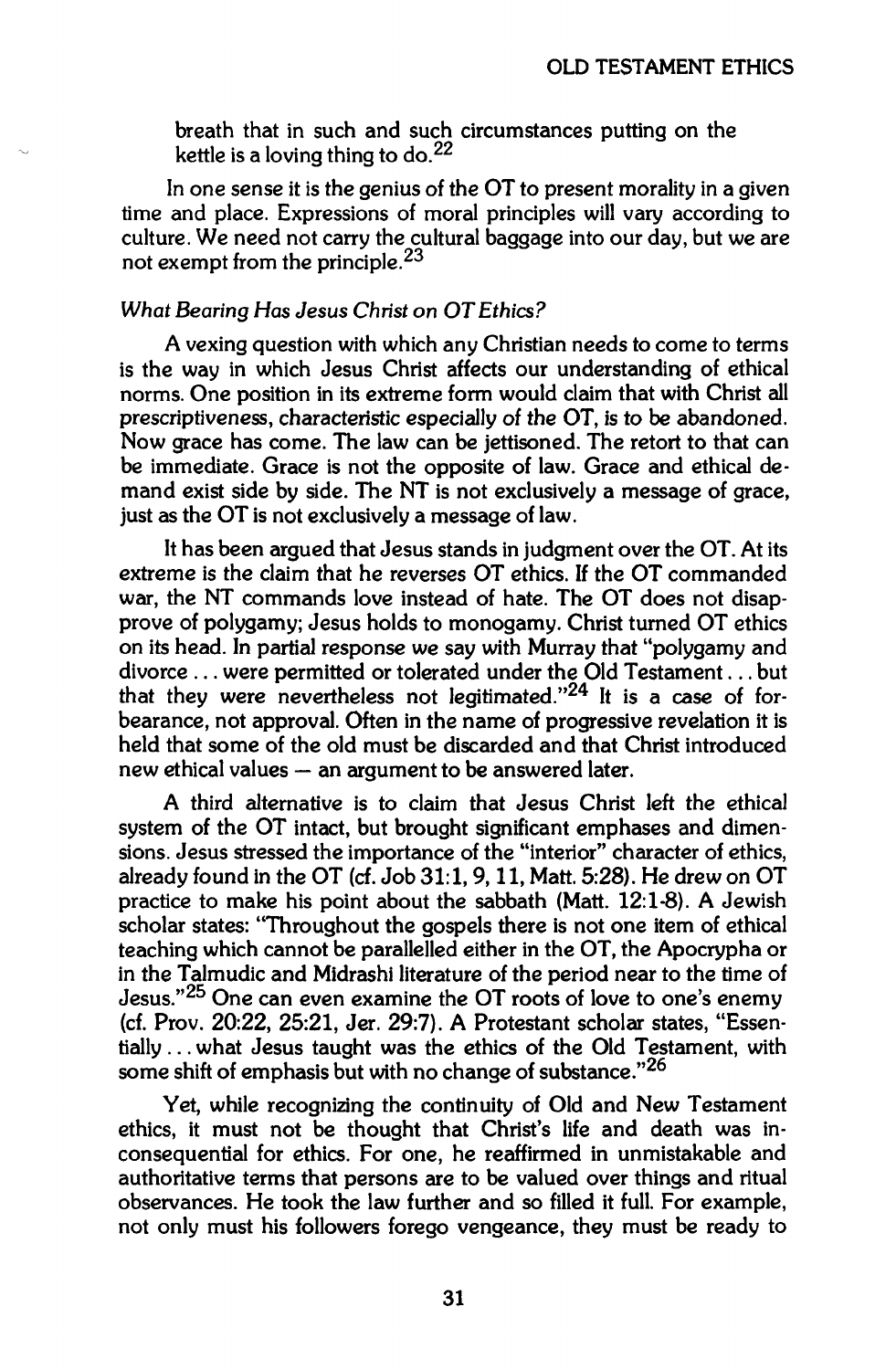**forgive (Matt. 18:22). Jesus clarified earlier intents of the law which had been crusted over. He did not abrogate the Sabbath but vindicated his working as consonant with the meaning of the Sabbath.** 

**Christ underscored the inwardness of actions in a way that the OT had not done. Thus, while the external act of murder was prohibited, Jesus extrapolated to say that whoever is angry with his brother shall be guilty before the court (Matt. 5:22). More important for ethics than his teaching was His action. The act of surrendering himself in order to share the human lot is expressive of a stance that must become the guideline for the Christian. Obedience is not alone or even primarily the conformity of action to commands but the submission of one person to another.** 

**Christ offers himself as a center from which to view OT ethics. He affirms OT ethics and models it in superior, nay, divine fashion. To speak of progressive revelation, however, is problematic, for it is not clear that it is functionally helpful. If post-Christ men are on another level of morality in the sense that some previous morality is obsolete, one must still determine on what basis certain moralities are obsolete and others permanent. Moreover, the expression makes it easy for those of a later time to look down on those of an earlier generation. Furthermore, "progressive revelation" is essentially Christianized jargon for evolution with the important difference that God is a determinant in the process. The expression "progressive revelation" is dubious with respect to accuracy. The reforms of Ezra and Nehemiah which brought separation of married couples in cases where men had married foreign wives will not strike most as "progress". The term is an artificial construct in view of Jesus' statement that the great commandment is to love God and fellow man — a commandment given very early in the life of the Israelite people of God. "Nowhere is there a hint of criticism made by the New Testament writers of the OT to suggest that God was unable to make known his clear will to Israel."<sup>27</sup> Since it is true, however, that God's purposes become increasingly clear it might be more accurate to speak of "cumulative revelation." More than semantics is involved, for "cumulative revelation" safeguards the validity of the OT and still enables us to see the supreme position of Christ as one who is the center from which OT ethics is to be viewed.** 

**In short, Christ stands in continuity with the OT. He does not reverse OT ethics. He brings the ethical emphases, distorted especially by theTPharisees, back into original focus.** 

#### *Is the Bible the Sole Determiner for a Christian in His Ethics?*

**Hardly. The Bible is the** *chief* **determinant for the believer, but account must be taken of the Christian community and of the Holy Spirit's direction. Everding and Wilbanks identify the communal context as one**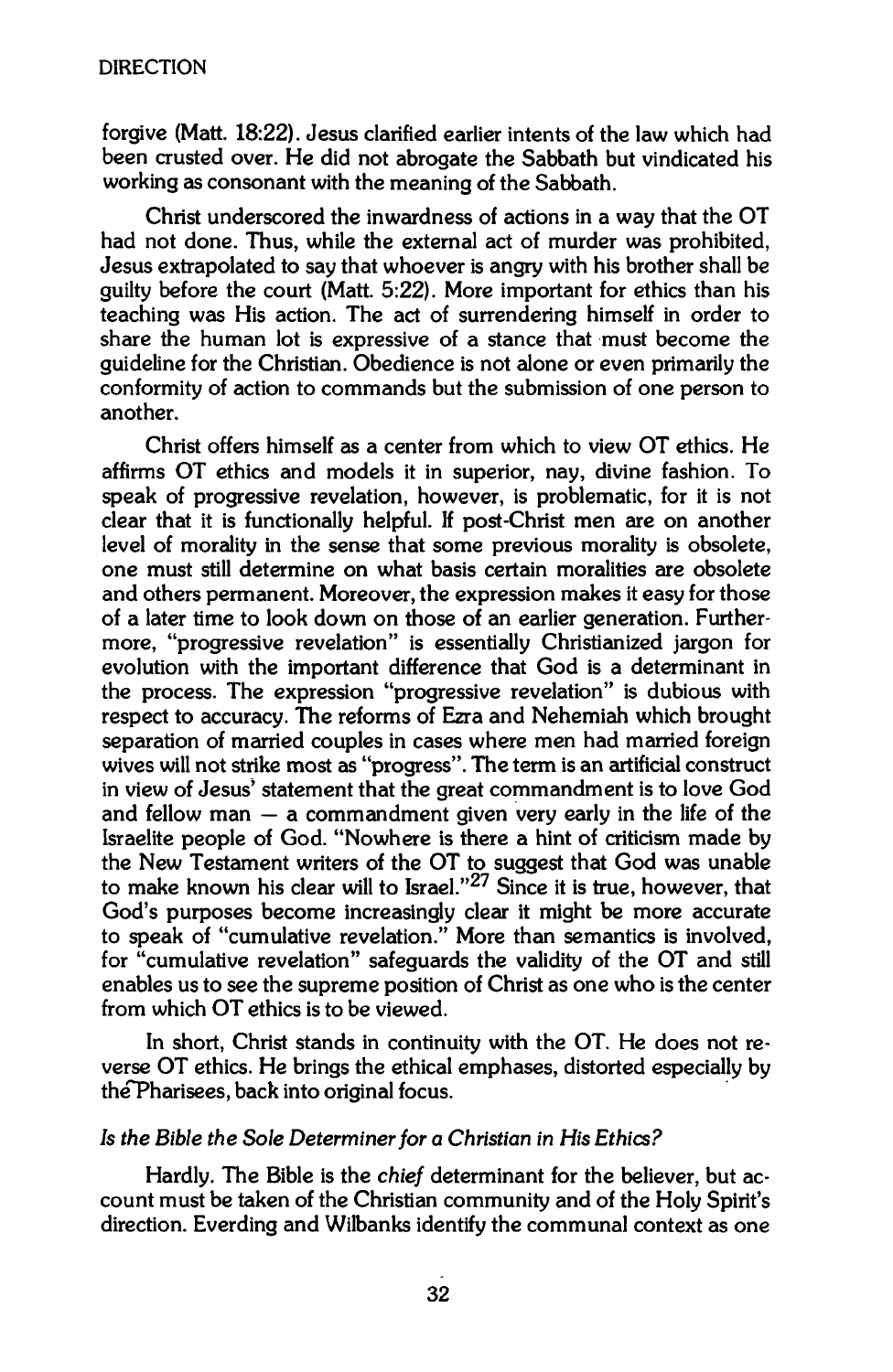**of the four factors in decision making. The other three are faith, images, and response. For Anabaptists, who claim to have a New Testament doctrine of the church, an emphasis on the group as a discerning body in the decision-making process should be particularly welcome.** 

## *Which Hermeneutical Modes Are Valid?*

**Since this discussion of OT ethics occurs in a context of hermeneutics, it might be helpful to draw on a recent discussion of current models of Bible interpretation.** 

**Kelsey identifies three models of Bible usage in theologizing. The first is to see the Bible as offering explicit teaching. This teaching, so the church has traditionally held, is to be understood as doctrinal content. Others have stressed that the teaching is concerned with concepts or main ideas. In either case, the Bible is used in the** *ideational* **mode. A second way of using the Bible is to lay emphasis on what the Bible reports or to what it bears witness, such as God's mighty acts (Wright) or primarily Jesus Christ (Barth). Brunner, stressing the primacy of Christ, regards any ethical principles to be legalistic.<sup>8</sup> Kelsey defines such usage to be in the mode of** *concrete actuality.* **A third mode is the mode of** *ideal possibility.* **Scholars such as Bultmann and Tillich speak of the biblical materials as essentially consisting of images which point to what is "authentic existence" or what is possible through the power mediated by Christ.<sup>29</sup>**

**One could relate these modes of Bible interpretation to the questions of ethics as follows. According to the third mode, the OT contribution to ethics is to show by means of images, symbol and myth what it means to be fully "human." The Bible functions as offering an atmosphere for ethics. According to the second mode, concrete actuality, the OT ethic must be evaluated in terms of the person of Jesus Christ. It is a personal Word, even Jesus, who is determining for ethical questions. According to an interpretation in the first mode, however, an interpretation with which Mennonite Brethren would associate themselves, the Bible is to be used as itself offering direction, through its statements, for ethical conduct.** 

**Yet even within this understanding, there remain questions when one comes to specifics. Three questions seem particularly crucial. First, how can one preserve the stress on universal principles and concrete directives and yet not come under the bondage of ethics as legalism? Second, how is one to handle the time-bound nature of ethical imperatives, a problem that is present for both the NT and the OT? A third question revolves around the extent to which Jesus Christ modifies ethical considerations given in the OT.** 

**Further wrestling with these questions can be expected to bring clarity. But ambiguities themselves should not be feared, for they keep the believer in tension with the Word, engage him in exploration of**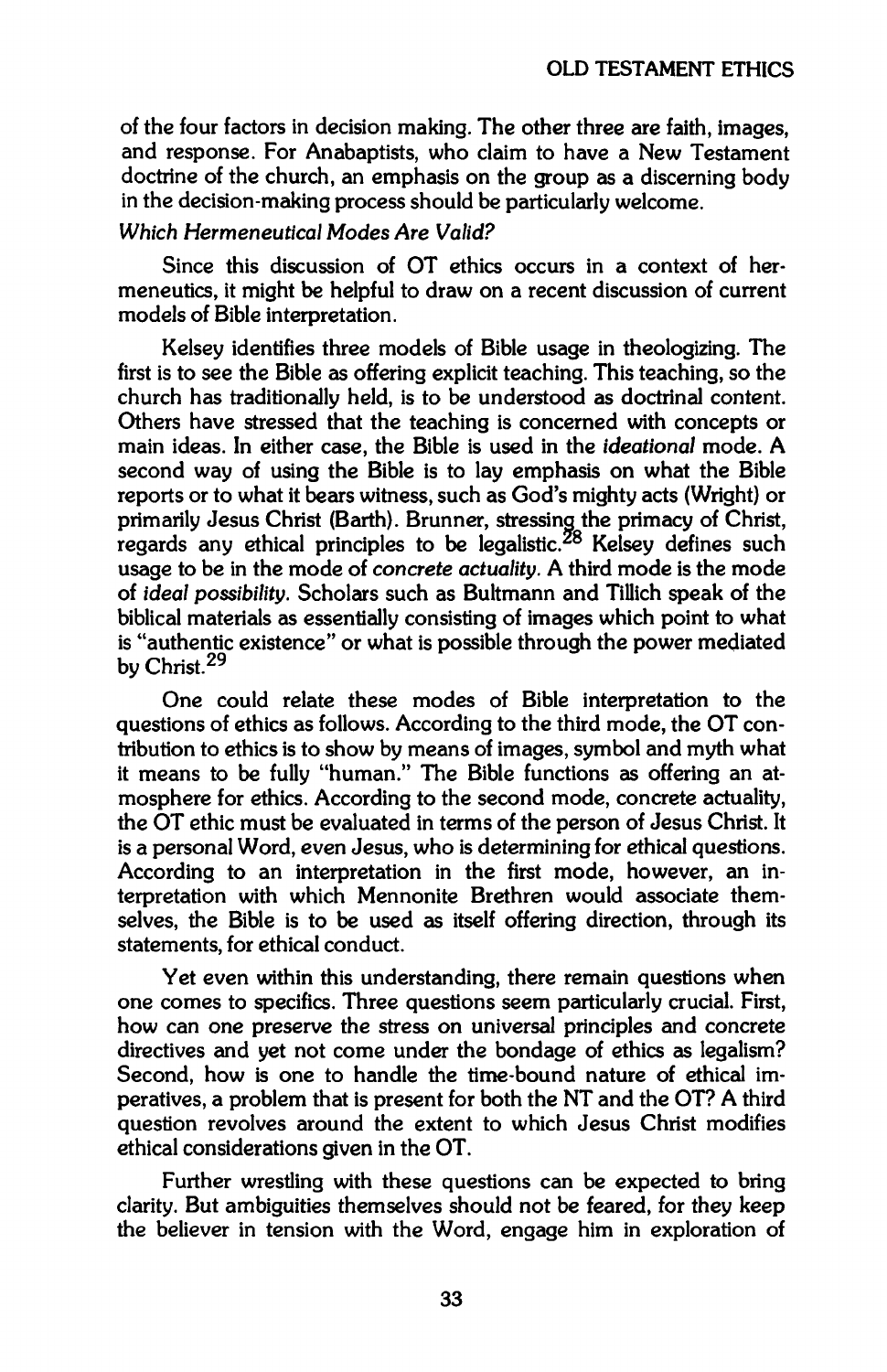**God's purposes, and keep him always humble, if not on his knees, dependent on the Spirit and His work within the church community.** 

 $\hat{\mathcal{L}}$ 

# **NOTES**

1. Walter Eichrodt, *Theology of the Oíd Testament,* II (Philadelphia: Westminster Press, 1967), p. 326.

2. Ellen Flesseman, "Old Testament Ethics," *Student World,* World Student Christian Federation, III (1964), 221.

3. Oswald Chambers, *Biblical Ethics* (London: Simpkin Marshall Ltd., 1941), p. 21.

**4. James Muilenburg,** *The Way of Israel: Biblical Faith and Ethics* **(New York: Harper &**  Row, 1961), p. 60.

5. Verne H. Fletcher, "The Fundamental Shape of Old Testament Ethics," *Scottish Journal of Theology,* **Vol. 24, No. 1 (February 1971), p. 72.** 

6. Sydney Cave, *The Christian Way* (New York: Philosophical Library, Inc., 1949), p. 45.

7. Flesseman, "Old Testament Ethics," p. 221.

8. Bruce C. Birch and Larry L. Rasmussen, *Bible and Ethics in the Christian Life-* (Minneapolis: Augsburg Pub. House, 1976), pp. 166,167.

9. L. H. Marshall, *The Challenge of New Testament Ethics* (London: MacMillan & Co. Ltd., 1964), p. 67.

**10. Eichrodt,** *Theology of the Old Testament,* **I, p. 77.** 

- **12. Eichrodt,** *Theology of the Old Testament,* **II, p. 329.**
- 13. Muilenburg, *The Way of Israel,* p. 67.

14. Hillel Gamoran, "The Biblical Law against Loans on Interest," *Journal of Near Eastern Studies,* Vol. 30, No. 2 (April 1971), p. 127.

15. G. Fohrer, "The Righteous Man in Job 31," *Essays in Old Testament Ethics, ed.* by James Crenshaw and John Willis (New York: KTAV Pub., 1974).

16. Hinckley G. Mitchell, *The Ethics of the Old Testament* (Chicago: University of Chicago Press, 1912).

<sup>11.</sup> *Ibid.,* p. 81.